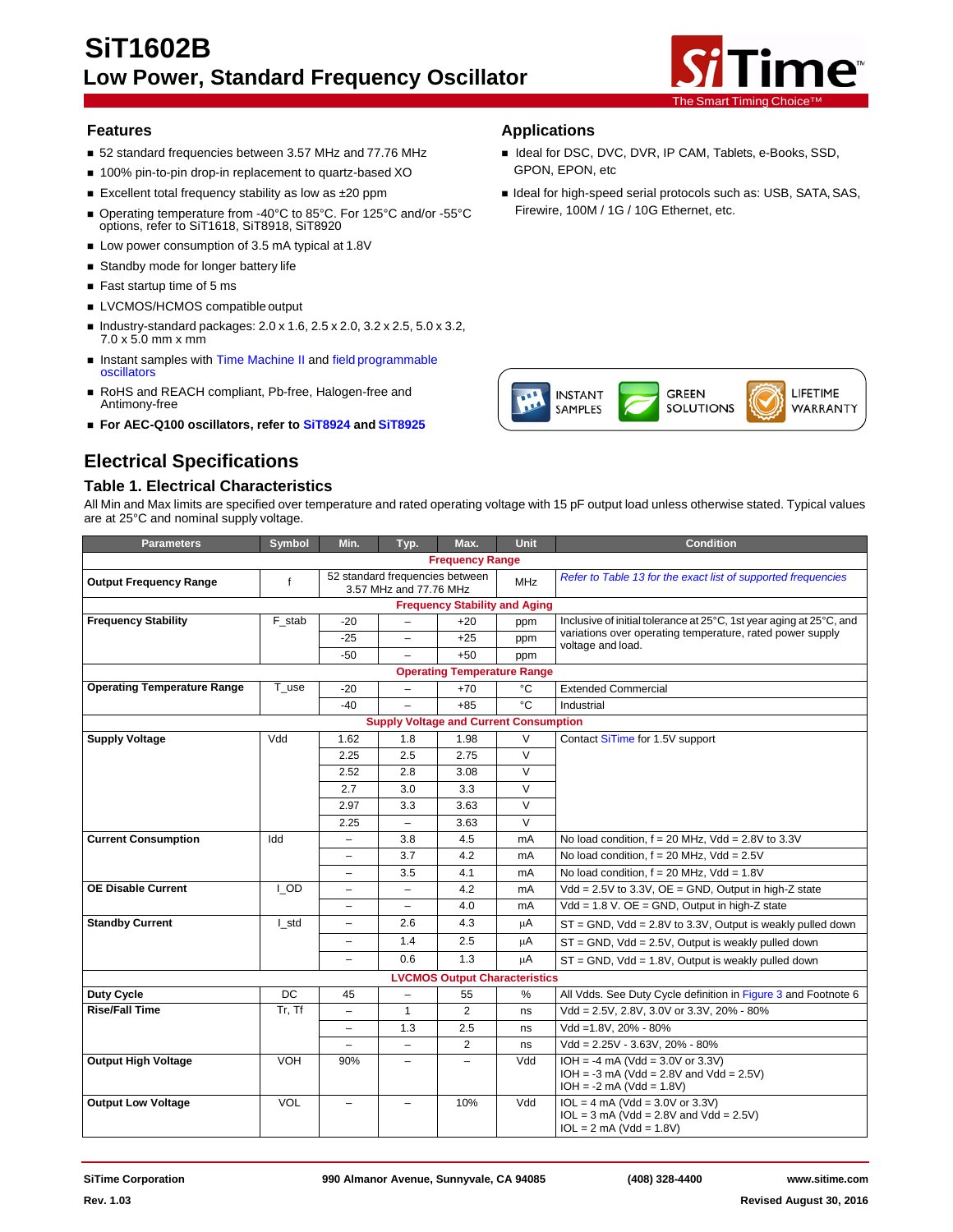

# **Table 1. Electrical Characteristics (continued)**

| <b>Parameters</b>                | <b>Symbol</b>       | Min. | Typ. | Max.                         | <b>Unit</b> | <b>Condition</b>                                                                |  |  |  |  |
|----------------------------------|---------------------|------|------|------------------------------|-------------|---------------------------------------------------------------------------------|--|--|--|--|
|                                  |                     |      |      | <b>Input Characteristics</b> |             |                                                                                 |  |  |  |  |
| <b>Input High Voltage</b>        | <b>VIH</b>          | 70%  | -    |                              | Vdd         | Pin 1, OE or ST                                                                 |  |  |  |  |
| <b>Input Low Voltage</b>         | VIL                 |      |      | 30%                          | Vdd         | Pin 1, OE or ST                                                                 |  |  |  |  |
| Input Pull-up Impedance          | Z in                | 50   | 87   | 150                          | kΩ          | Pin 1, OE logic high or logic low, or ST logic high                             |  |  |  |  |
|                                  |                     | 2    | -    | -                            | MΩ          | Pin 1, ST logic low                                                             |  |  |  |  |
| <b>Startup and Resume Timing</b> |                     |      |      |                              |             |                                                                                 |  |  |  |  |
| <b>Startup Time</b>              | T_start             | -    | -    | 5                            | ms          | Measured from the time Vdd reaches its rated minimum value                      |  |  |  |  |
| <b>Enable/Disable Time</b>       | T oe                |      |      | 138                          | ns          | $f = 77.76$ MHz. For other frequencies, $T_{\odot}$ oe = 100 ns + 3 $^*$ cycles |  |  |  |  |
| <b>Resume Time</b>               | T resume            |      |      | 5                            | ms          | Measured from the time ST pin crosses 50% threshold                             |  |  |  |  |
|                                  |                     |      |      | <b>Jitter</b>                |             |                                                                                 |  |  |  |  |
| <b>RMS Period Jitter</b>         | $T_{\parallel}$ itt | -    | 1.8  | 3                            | ps          | $f = 75$ MHz, Vdd = 2.5V, 2.8V, 3.0V or 3.3V                                    |  |  |  |  |
|                                  |                     |      | 1.8  | 3                            | ps          | f = 75 MHz, Vdd = 1.8V                                                          |  |  |  |  |
| Peak-to-peak Period Jitter       | T_pk                |      | 12   | 25                           | ps          | $f = 75$ MHz, Vdd = 2.5V, 2.8V, 3.0V or 3.3V                                    |  |  |  |  |
|                                  |                     | -    | 14   | 30                           | ps          | f = 75 MHz, Vdd = 1.8V                                                          |  |  |  |  |
| <b>RMS Phase Jitter (random)</b> | T_phj               | -    | 0.5  | 0.9                          | ps          | = 75 MHz, Integration bandwidth = 900 kHz to 7.5 MHz                            |  |  |  |  |
|                                  |                     |      | 1.3  | 2                            | ps          | $f = 75$ MHz, Integration bandwidth = 12 kHz to 20 MHz                          |  |  |  |  |

# **Table 2. Pin Description**

| <b>Pin</b> | <b>Symbol</b> | <b>Functionality</b> |                                                                                                                                             |  |  |  |  |
|------------|---------------|----------------------|---------------------------------------------------------------------------------------------------------------------------------------------|--|--|--|--|
|            |               | Output<br>Enable     | $H[1]$ : specified frequency output<br>L: output is high impedance. Only output driver is disabled.                                         |  |  |  |  |
|            | OE/ST/NC      | Standby              | $H^{[1]}$ : specified frequency output<br>L: output is low (weak pull down). Device goes to sleep mode. Supply<br>current reduces to I std. |  |  |  |  |
|            |               | No Connect           | Any voltage between 0 and Vdd or Open <sup>[1]</sup> : Specified frequency<br>output. Pin 1 has no function.                                |  |  |  |  |
| 2          | <b>GND</b>    | Power                | Electrical ground                                                                                                                           |  |  |  |  |
| 3          | OUT           | Output               | Oscillator output                                                                                                                           |  |  |  |  |
|            | VDD           | Power                | Power supply voltage <sup>[2]</sup>                                                                                                         |  |  |  |  |



**Figure 1. Pin Assignments**

#### **Notes:**

1. In OE or ST mode, a pull-up resistor of 10 kΩ or less is recommended if pin 1 is not externally driven.

If pin 1 needs to be left floating, use the NC option.

2. A capacitor of value 0.1 µF or higher between Vdd and GND is required.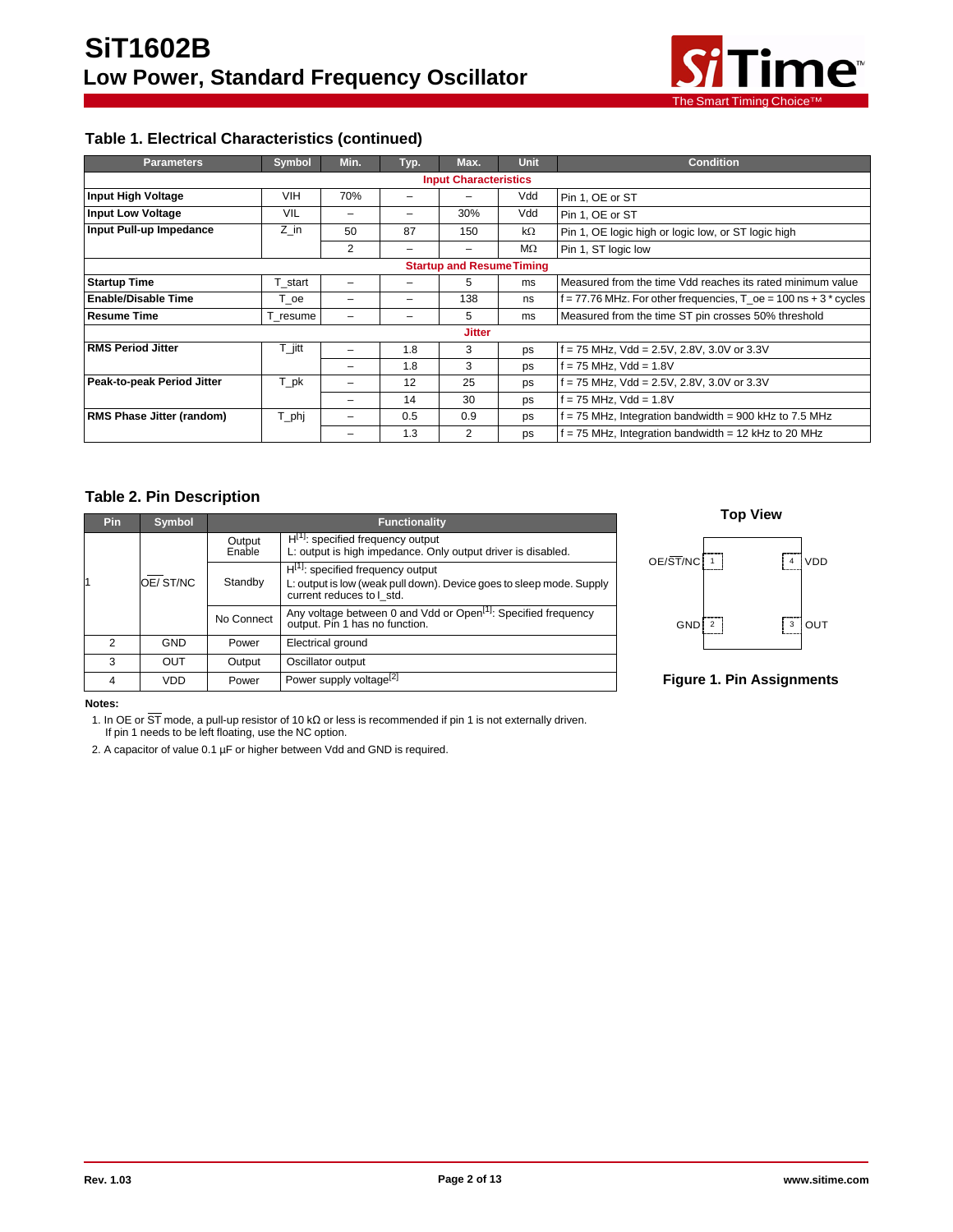

# **Table 3. Absolute Maximum Limits**

Attempted operation outside the absolute maximum ratings may cause permanent damage to the part. Actual performance of the IC is only guaranteed within the operational specifications, not at absolute maximum ratings.

| <b>Parameter</b>                                                     | Min.   | Max. | Unit   |
|----------------------------------------------------------------------|--------|------|--------|
| Storage Temperature                                                  | -65    | 150  | $\sim$ |
| Vdd                                                                  | $-0.5$ |      |        |
| <b>Electrostatic Discharge</b>                                       |        | 2000 |        |
| Soldering Temperature (follow standard Pb free soldering guidelines) |        | 260  |        |
| Junction Temperature <sup>[3]</sup>                                  |        | 150  | $\sim$ |

**Note:**

3. Exceeding this temperature for extended period of time may damage the device.

# **Table 4. Thermal Consideration[4]**

| Package | $\theta$ JA, 4 Layer Board<br>$(^{\circ}C/W)$ | $\theta$ JA, 2 Layer Board<br>$(^{\circ}C/W)$ | $\theta$ JC, Bottom<br>$(^{\circ}$ C/W) |
|---------|-----------------------------------------------|-----------------------------------------------|-----------------------------------------|
| 7050    | 142                                           | 273                                           | 30                                      |
| 5032    | 97                                            | 199                                           | 24                                      |
| 3225    | 109                                           | 212                                           | 27                                      |
| 2520    | 117                                           | 222                                           | 26                                      |
| 2016    | 152                                           | 252                                           | 36                                      |

**Note:**

4. Refer to JESD51 for θJA and θJC definitions, and reference layout used to determine the θJA and θJC values in the above table.

# **Table 5. Maximum Operating Junction Temperature[5]**

| Max Operating Temperature (ambient) | <b>Maximum Operating Junction Temperature</b> |
|-------------------------------------|-----------------------------------------------|
| 70°C                                | $80^{\circ}$ C                                |
| 85°C                                | $95^{\circ}$ C                                |

**Note:**

5. Datasheet specifications are not guaranteed if junction temperature exceeds the maximum operating junction temperature.

# **Table 6. Environmental Compliance**

| <b>Parameter</b>           | <b>Condition/Test Method</b> |
|----------------------------|------------------------------|
| l Mechanical Shock         | MIL-STD-883F, Method 2002    |
| l Mechanical Vibration     | MIL-STD-883F, Method 2007    |
| Temperature Cycle          | JESD22, Method A104          |
| Solderability              | MIL-STD-883F. Method 2003    |
| Moisture Sensitivity Level | MSL1@260°C                   |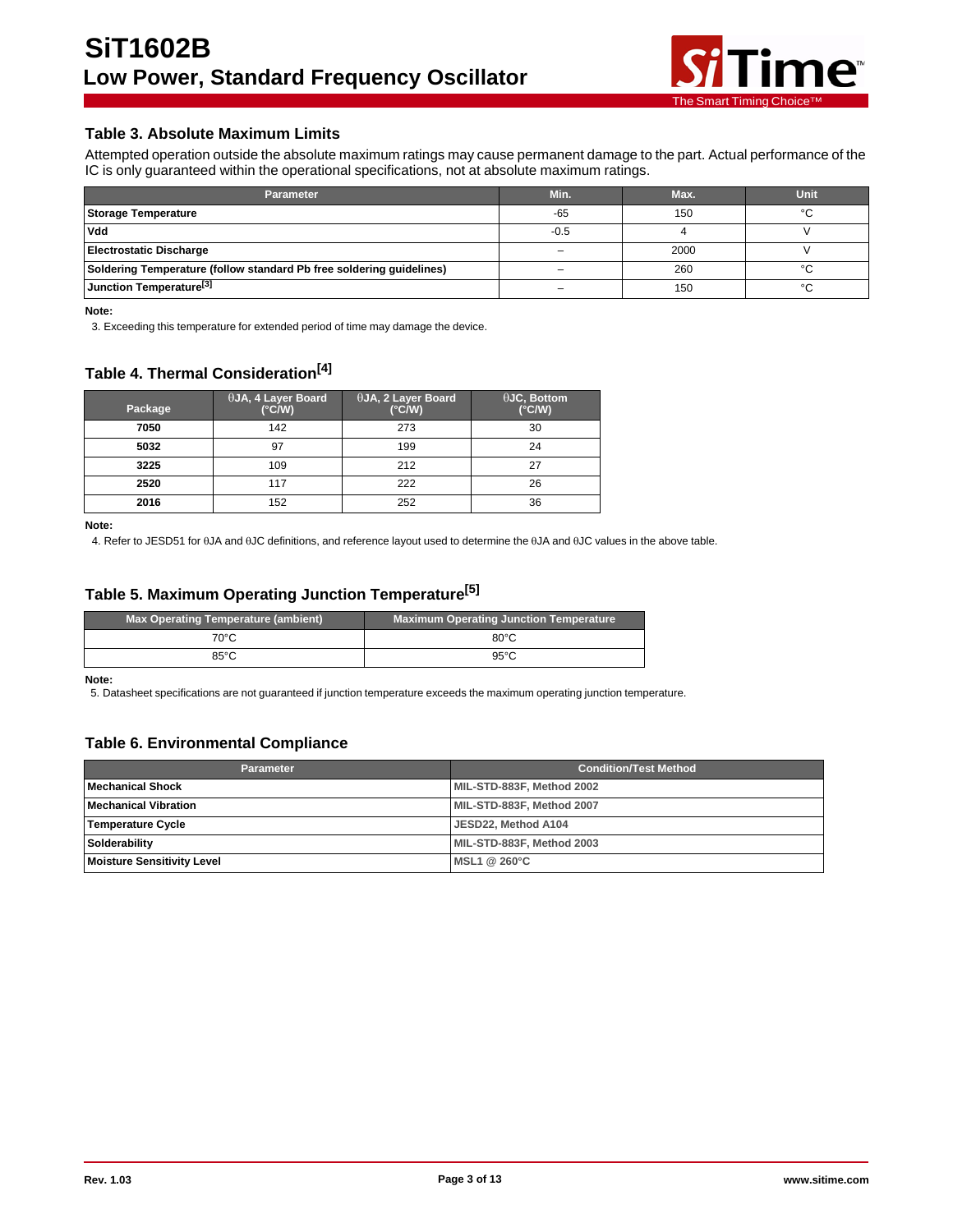

# <span id="page-3-0"></span>**Test Circuit and Waveform[6]**







#### **Note:**

6. Duty Cycle is computed as Duty Cycle =TH/Period.

# **Timing Diagrams**





T\_oe: Time to re-enable the clock output T\_oe: Time to put the output in High Zmode

## **Figure 6. OE Enable Timing (OE Mode Only) Figure 7. OE Disable Timing (OE ModeOnly)**

#### **Note:**

7. SiT1602 has "no runt" pulses and "no glitch" output during startup or resume.



T\_start: Time to start from power-off T\_resume: Time to resume from ST

# **Figure 4. Startup Timing (OE/ST Mode) Figure 5. Standby Resume Timing (ST ModeOnly)**

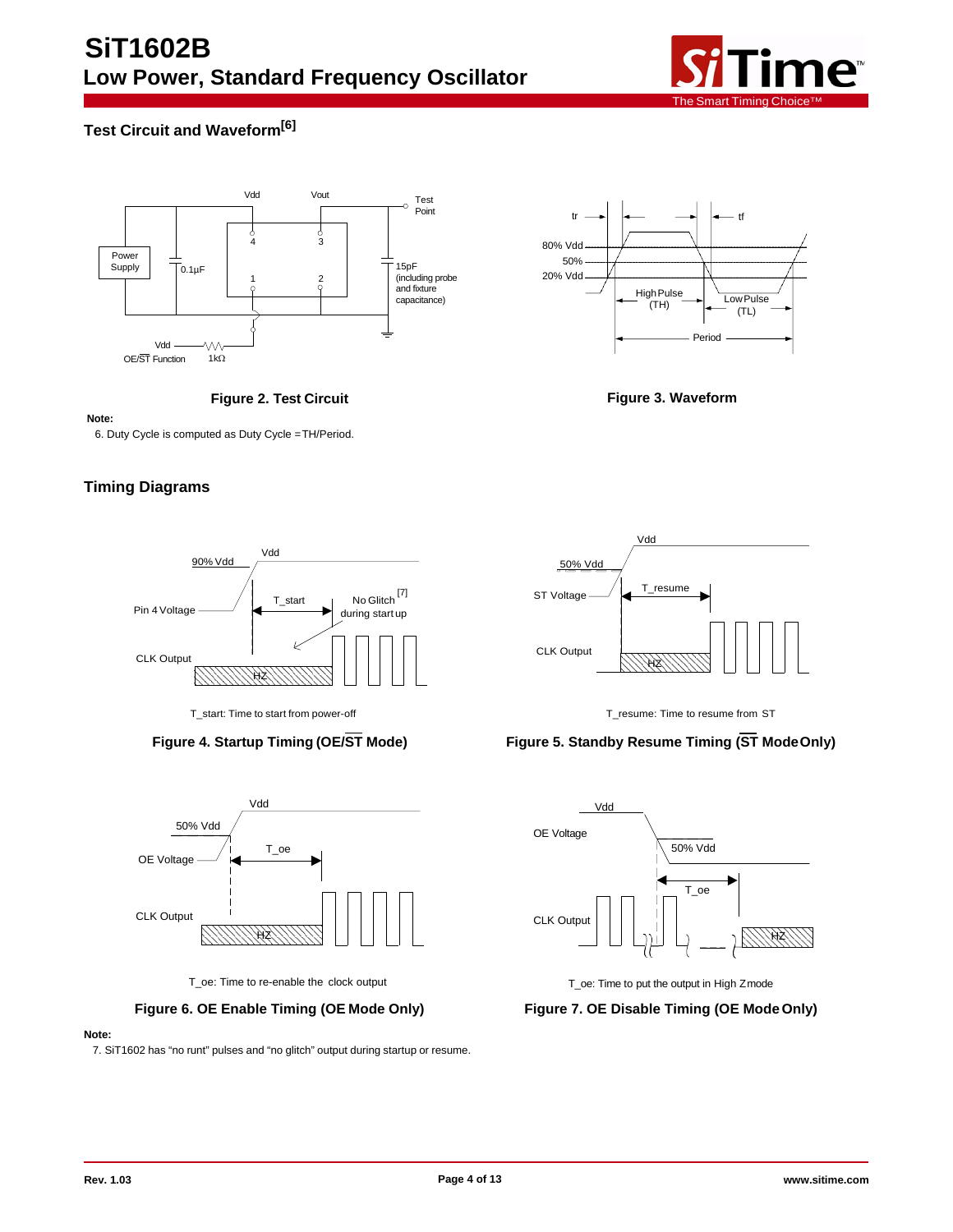

# **Performance Plots[8]**





**Figure 10. RMS Period Jitter vs Frequency Figure 11. Duty Cycle vs Frequency**



**Figure 12. 20%-80% Rise Timevs Temperature Figure 13. 20%-80% Fall Time vsTemperature**



**Figure 8. Idd vs Frequency Figure 9. Frequency vsTemperature**



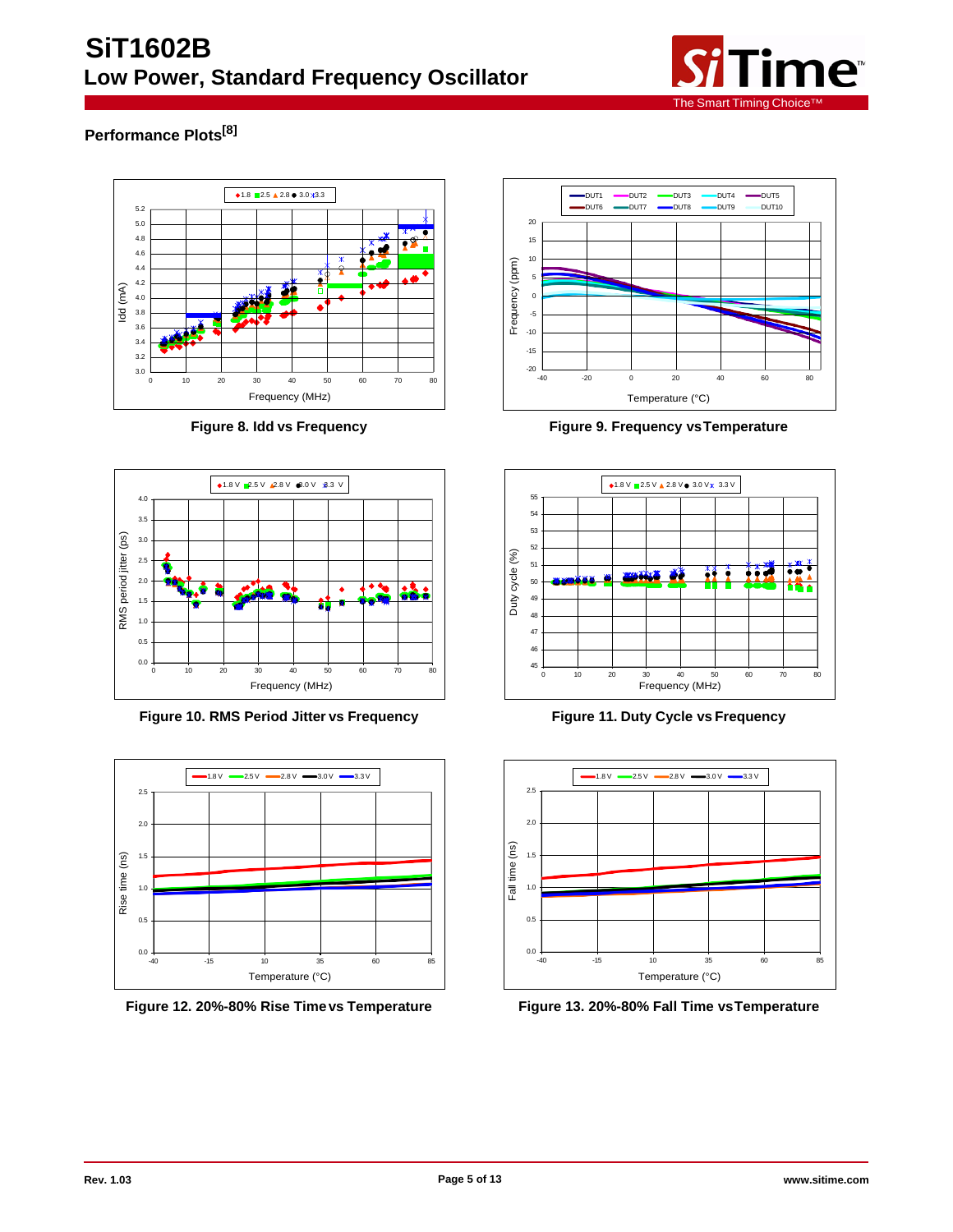

# **Performance Plots[8]**



**Notes:**

8. All plots are measured with 15 pF load at room temperature, unless otherwise stated.

9. Phase noise plots are measured with Agilent E5052B signal source analyzer. Integration range is up to 5 MHz for carrier frequencies below 40 MHz.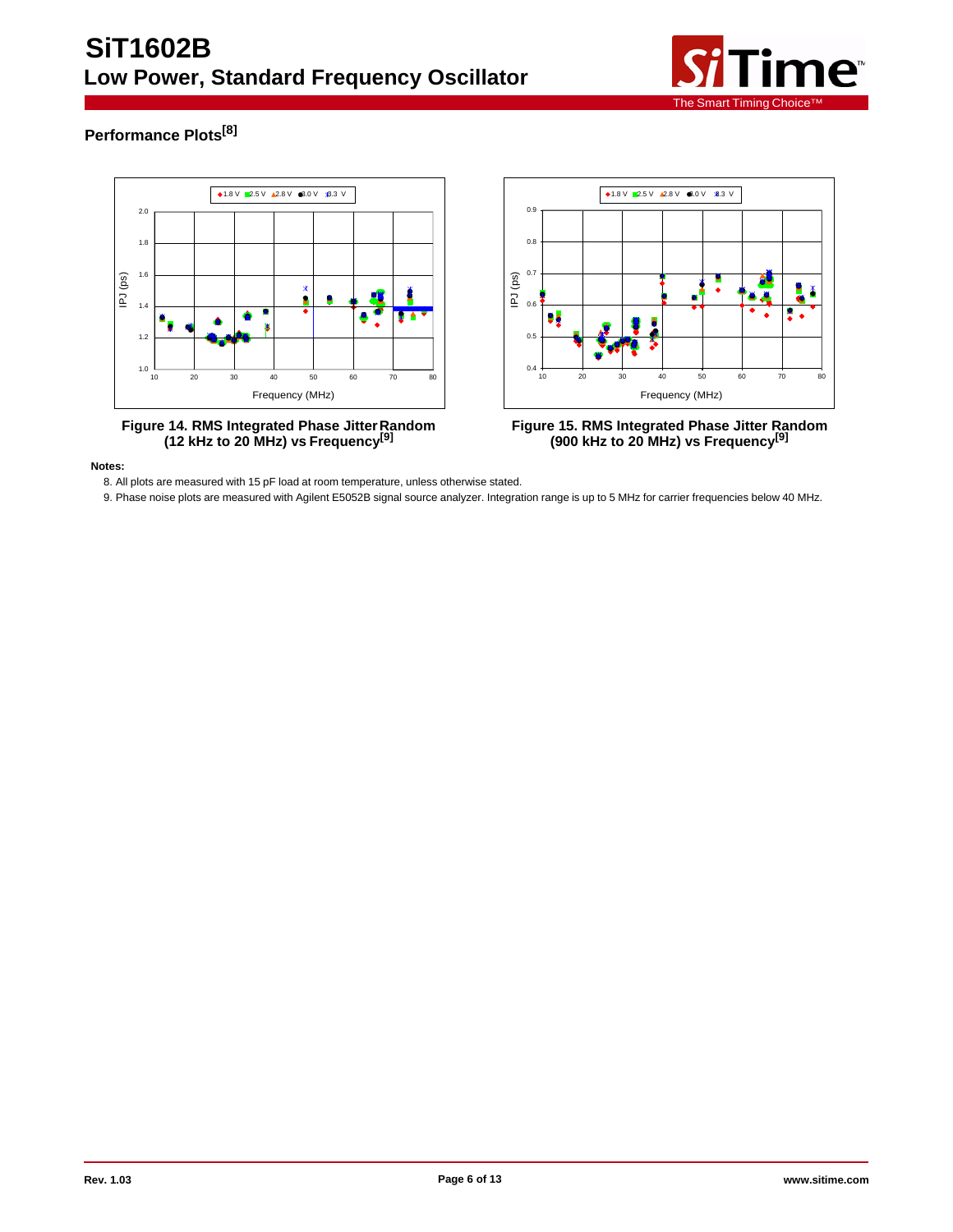

# **Programmable Drive Strength**

The SiT1602 includes a programmable drive strength feature to provide a simple, flexible tool to optimize the clock rise/fall time for specific applications. Benefits from the programmable drive strength feature are:

- Improves system radiated electromagneticinterference (EMI) by slowing down the clock rise/fall time
- Improves the downstream clock receiver's (RX) jitter by decreasing (speeding up) the clock rise/falltime.
- Ability to drive large capacitive loads while maintaining full swing with sharp edge rates.

For more detailed information about rise/fall time control and drive strength selection, see the SiTime Application Notes section: [http://www.sitime.com/support/application-notes.](http://www.sitime.com/support/application-notes)

#### **EMI Reduction by Slowing Rise/Fall Time**

Figure 16 shows the harmonic power reduction as the rise/fall times are increased (slowed down). The rise/fall times are expressed as a ratio of the clock period. For the ratio of 0.05, the signal is very close to a square wave. For the ratio of 0.45, the rise/fall times are very close to near-triangular waveform. These results, for example, show that the 11th clock harmonic can be reduced by 35 dB if the rise/fall edge is increased from 5% of the period to 45% of the period.



#### **Figure 16. Harmonic EMI reduction as a Function of Slower Rise/Fall Time**

# **Jitter Reduction with Faster Rise/Fall Time**

Power supply noise can be a source of jitter for the downstream chipset. One way to reduce this jitter is to speed up the rise/fall time of the input clock. Some chipsets may also require faster rise/fall time in order to reduce their sensitivity to this type of jitter. Refer to the [Rise/Fall](#page-7-0) Time Tables (Table 7 to [Table 11\)](#page-7-0) to determine the proper drive strength.

#### **High Output Load Capability**

The rise/fall time of the input clock varies as a function of the actual capacitive load the clock drives. At any given drive strength, the rise/fall time becomes slower as the output load increases. As an example, for a 3.3V SiT1602 device with default drive strength setting, the typical rise/fall time is 1 ns for 15 pF output load. The typical rise/fall time slows down to 2.6 ns when the output load increases to 45 pF. One can choose to speed up the rise/fall time to 1.83 ns by then increasing the drive strength setting on the SiT1602.

The SiT1602 can support up to 60 pF or higher in maximum capacitive loads with drive strength settings. Refer to the [Rise/Fall Time Tables \(Table 7 to 11\)](#page-7-0) to determine the proper drive strength for the desired combination of output load vs. rise/fall time.

# **SiT1602 Drive Strength Selection**

Tables 7 through 11 define the rise/fall time for a given capacitive load and supply voltage.

- 1. Select the table that matches the SiT1602 nominal supply voltage (1.8V, 2.5V, 2.8V, 3.0V, 3.3V).
- 2. Select the capacitive load column that matches the application requirement (5 pF to 60 pF)
- 3. Under the capacitive load column, select the desired rise/fall times.
- 4. The left-most column represents the part number code for the corresponding drivestrength.
- 5. Add the drive strength code to the part number for ordering purposes.

## **Maximum Frequency Calculation**

Any given rise/fall time in Table 7 through 11 dictates the maximum frequency under which the oscillator can operate with guaranteed full output swing over the entire operating temperature range. This max frequency can be calculated as the following:

$$
\frac{1}{\text{trise}=0.3}
$$
  
\n
$$
\frac{1}{\text{trise}=0.3}
$$
  
\n
$$
\frac{1}{\text{trise}=0.4}
$$
  
\n
$$
\frac{1}{5 \times T \text{ rf } 20/80}
$$

where Trf 20/80 is the typical value for 20%-80% rise/fall time.

# *Example 1*

Calculate  $f_{MAX}$  for the following condition:

- $Vdd = 1.8V$  (Table 1)
- Capacitive Load: 30 pF
- Desired Tr/f time =  $3 \text{ ns}$  (rise/fall time part number code =  $E$ )
- $f_{MAX} = 66.666660$

Part number for the above example: SiT1602BI**E**12-18E-66.666660

Drive strength code is inserted here. Default setting is "-"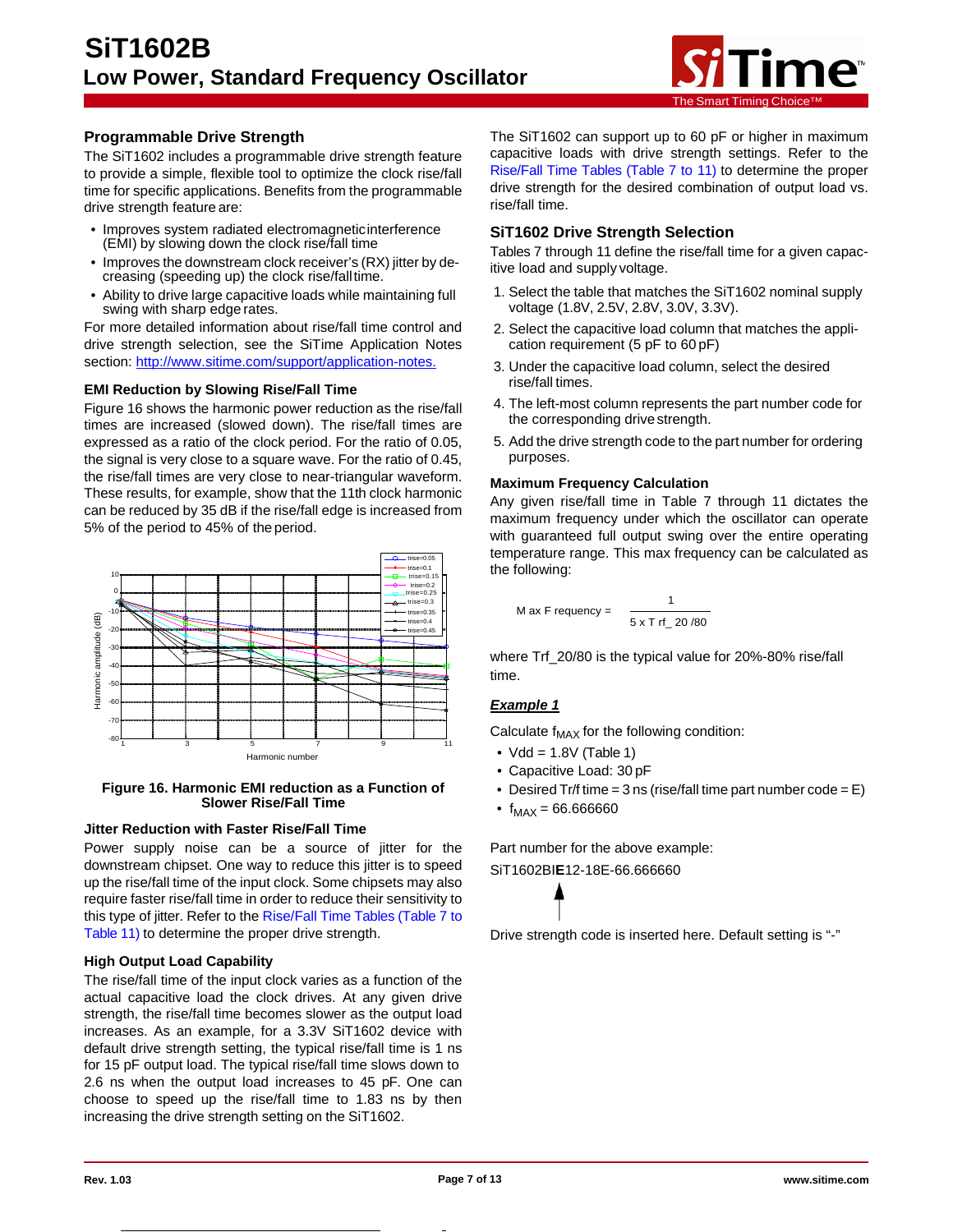

# <span id="page-7-0"></span>**Rise/Fall Time (20% to 80%) vs CLOAD Tables**

# **Table 7. Vdd = 1.8V Rise/Fall Times for Specific CLOAD Table 8. Vdd = 2.5V Rise/Fall Times for Specific CLOAD**

| Rise/Fall Time Typ (ns)     |      |       |       |       |       |  |  |  |
|-----------------------------|------|-------|-------|-------|-------|--|--|--|
| Drive Strength \ $C_{LOAD}$ | 5 pF | 15pF  | 30 pF | 45 pF | 60 pF |  |  |  |
|                             | 6.16 | 11.61 | 22.00 | 31.27 | 39.91 |  |  |  |
| A                           | 3.19 | 6.35  | 11.00 | 16.01 | 21.52 |  |  |  |
| R                           | 2.11 | 4.31  | 7.65  | 10.77 | 14.47 |  |  |  |
| B                           | 1.65 | 3.23  | 5.79  | 8.18  | 11.08 |  |  |  |
|                             | 0.93 | 1.91  | 3.32  | 4.66  | 6.48  |  |  |  |
| F                           | 0.78 | 1.66  | 2.94  | 4.09  | 5.74  |  |  |  |
| п                           | 0.70 | 1.48  | 2.64  | 3.68  | 5.09  |  |  |  |
| F or "-": default           | 0.65 | 1.30  | 2.40  | 3.35  | 4.56  |  |  |  |

| Rise/Fall Time Typ (ns)                      |                                            |      |       |       |       |  |  |
|----------------------------------------------|--------------------------------------------|------|-------|-------|-------|--|--|
| Drive Strength $\setminus$ C <sub>LOAD</sub> | 45 pF<br>5 pF<br>$15$ pF<br>30 pF<br>60 pF |      |       |       |       |  |  |
|                                              | 4.13                                       | 8.25 | 12.82 | 21.45 | 27.79 |  |  |
| A                                            | 2.11                                       | 4.27 | 7.64  | 11.20 | 14.49 |  |  |
| R                                            | 1.45                                       | 2.81 | 5.16  | 7.65  | 9.88  |  |  |
| В                                            | 1.09                                       | 2.20 | 3.88  | 5.86  | 7.57  |  |  |
|                                              | 0.62                                       | 1.28 | 2.27  | 3.51  | 4.45  |  |  |
| E or "-": default                            | 0.54                                       | 1.00 | 2.01  | 3.10  | 4.01  |  |  |
| U                                            | 0.43                                       | 0.96 | 1.81  | 2.79  | 3.65  |  |  |
|                                              | 0.34                                       | 0.88 | 1.64  | 2.54  | 3.32  |  |  |

| Rise/Fall Time Typ (ns)                                           |      |      |       |       |       |  |  |
|-------------------------------------------------------------------|------|------|-------|-------|-------|--|--|
| Drive Strength \ CLOAD<br>5 pF<br>15pF<br>30 pF<br>45 pF<br>60 pF |      |      |       |       |       |  |  |
|                                                                   | 3.77 | 7.54 | 12.28 | 19.57 | 25.27 |  |  |
| A                                                                 | 1.94 | 3.90 | 7.03  | 10.24 | 13.34 |  |  |
| R                                                                 | 1.29 | 2.57 | 4.72  | 7.01  | 9.06  |  |  |
| B                                                                 | 0.97 | 2.00 | 3.54  | 5.43  | 6.93  |  |  |
|                                                                   | 0.55 | 1.12 | 2.08  | 3.22  | 4.08  |  |  |
| E or "-": default                                                 | 0.44 | 1.00 | 1.83  | 2.82  | 3.67  |  |  |
|                                                                   | 0.34 | 0.88 | 1.64  | 2.52  | 3.30  |  |  |
|                                                                   | 0.29 | 0.81 | 1.48  | 2.29  | 2.99  |  |  |

**Table 9. Vdd = 2.8V Rise/Fall Times for Specific CLOAD Table 10. Vdd = 3.0V Rise/Fall Times for Specific CLOAD**

| Rise/Fall Time Typ (ns)                                           |      |      |       |       |       |  |  |  |
|-------------------------------------------------------------------|------|------|-------|-------|-------|--|--|--|
| Drive Strength \ CLOAD<br>5 pF<br>30 pF<br>15pF<br>45 pF<br>60 pF |      |      |       |       |       |  |  |  |
|                                                                   | 3.60 | 7.21 | 11.97 | 18.74 | 24.30 |  |  |  |
| A                                                                 | 1.84 | 3.71 | 6.72  | 9.86  | 12.68 |  |  |  |
| R                                                                 | 1.22 | 2.46 | 4.54  | 6.76  | 8.62  |  |  |  |
| B                                                                 | 0.89 | 1.92 | 3.39  | 5.20  | 6.64  |  |  |  |
| T or "-": default                                                 | 0.51 | 1.00 | 1.97  | 3.07  | 3.90  |  |  |  |
| E                                                                 | 0.38 | 0.92 | 1.72  | 2.71  | 3.51  |  |  |  |
| U                                                                 | 0.30 | 0.83 | 1.55  | 2.40  | 3.13  |  |  |  |
| F                                                                 | 0.27 | 0.76 | 1.39  | 2.16  | 2.85  |  |  |  |

# **Table 11. Vdd = 3.3V Rise/Fall Times for Specific CLOAD**

| Rise/Fall Time Typ (ns) |      |      |       |       |       |  |  |  |
|-------------------------|------|------|-------|-------|-------|--|--|--|
| Drive Strength \ CLOAD  | 5 pF | 15pF | 30 pF | 45 pF | 60 pF |  |  |  |
|                         | 3.39 | 6.88 | 11.63 | 17.56 | 23.59 |  |  |  |
| A                       | 1.74 | 3.50 | 6.38  | 8.98  | 12.19 |  |  |  |
| R                       | 1.16 | 2.33 | 4.29  | 6.04  | 8.34  |  |  |  |
| B                       | 0.81 | 1.82 | 3.22  | 4.52  | 6.33  |  |  |  |
| T or "-": default       | 0.46 | 1.00 | 1.86  | 2.60  | 3.84  |  |  |  |
| F                       | 0.33 | 0.87 | 1.64  | 2.30  | 3.35  |  |  |  |
| U                       | 0.28 | 0.79 | 1.46  | 2.05  | 2.93  |  |  |  |
|                         | 0.25 | 0.72 | 1.31  | 1.83  | 2.61  |  |  |  |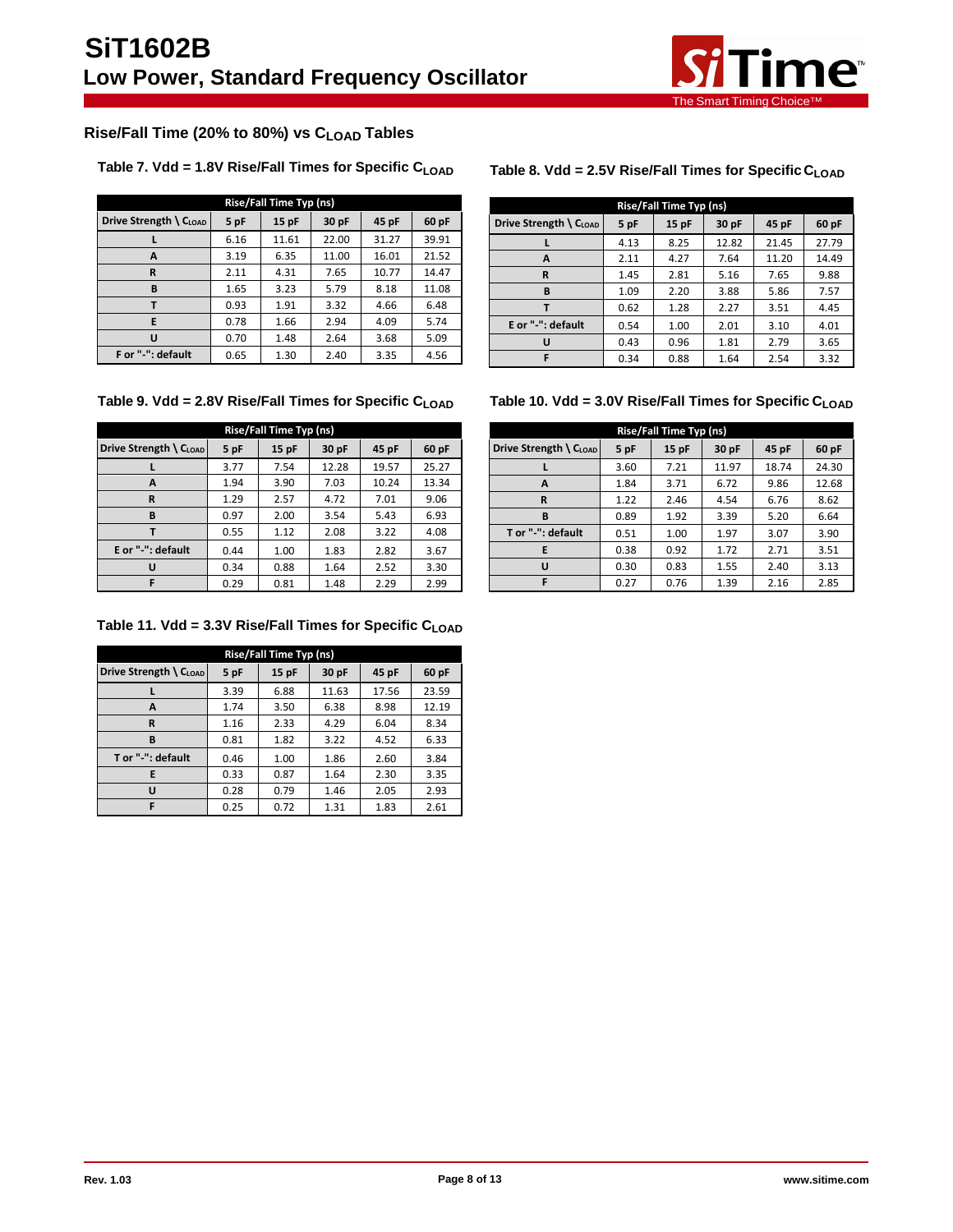

# **Pin 1 Configuration Options (OE, ST, or NC)**

Pin 1 of the SiT1602 can be factory-programmed to support three modes: Output Enable (OE), standby (ST) or No Connect (NC). These modes can also be programmed with the Time Machine using field programmable devices.

# **Output Enable (OE) Mode**

In the OE mode, applying logic Low to the OE pin only disables the output driver and puts it in Hi-Z mode. The core of the device continues to operate normally. Power consumption is reduced due to the inactivity of the output. When the OE pin is pulled High, the output is typically enabled in  $\lt 1$  µs.

# **Standby (ST) Mode**

In the ST mode, a device enters into the standby mode when Pin 1 pulled Low. All internal circuits of the device are turned off. The current is reduced to a standby current, typically in the range of a few µA. When ST is pulled High, the device goes through the "resume" process, which can take up to 5 ms.

#### **No Connect (NC) Mode**

In the NC mode, the device always operates in its normal mode and outputs the specified frequency regardless of the logic level on pin 1.

Table 12 below summarizes the key relevant parameters in the operation of the device in OE, ST, or NC mode.

|                                                  | <b>OE</b> | <b>ST</b>          | NC     |
|--------------------------------------------------|-----------|--------------------|--------|
| Active current 20 MHz (max, 1.8V)                | 4.1 mA    | $4.1 \text{ mA}$   | 4.1 mA |
| OE disable current (max. 1.8V)                   | 4 mA      | N/A                | N/A    |
| Standby current (typical 1.8V)                   | N/A       | 0.6 <sub>µ</sub> A | N/A    |
| OE enable time at 77.76 MHz (max)                | 138 ns    | N/A                | N/A    |
| Resume time from standby<br>(max, all frequency) | N/A       | 5 <sub>ms</sub>    | N/A    |
| Output driver in OE disable/standby mode         | High Z    | weak<br>pull-down  | N/A    |

# **Table 12. OE vs. ST vs. NC**

# **Output on Startup and Resume**

The SiT1602 comes with gated output. Its clock output is accurate to the rated frequency stability within the first pulse from initial device startup or resume from the standby mode.

In addition, the SiT1602 features "no runt" pulses and "no glitch" output during startup or resume as shown in the waveform captures in Figure 17 and Figure 18.



**Figure 17. Startup Waveform vs. Vdd**



**Figure 18. Startup Waveform vs. Vdd (Zoomed-in View of Figure 17)**

# **Instant Samples with Time Machine and Field Programmable Oscillators**

SiTime supports a field [programmable](http://www.sitime.com/time-machine) version of the [SiT1602](http://www.sitime.com/products/low-power-oscillators/sit1602) low power [oscillator](http://www.sitime.com/products/low-power-oscillators/sit1602) for fast prototyping and real time customization of features. The [field programmable devices](http://www.sitime.com/fp-devices) (FP devices) are available for all five standard SiT1602 package sizes and can be configured to one's exact specification using the **Time Machine II**, an USB powered MEMS oscillator programmer.

#### **Customizable Features of the SiT1602 FP Devices Include**

- 52 standard frequencies between 3.75 MHz and 77.76 MHz (*[Refer to the frequency list on page12](#page-11-0)*)
- Three frequency stability options, ±20 ppm, ±25 ppm,  $±50$  ppm
- Two operating temperatures, -20 to 70°C or -40 to85°C
- Six supply voltage options, 1.8V, 2.5V, 2.8V, 3.0V, 3.3V and 2.25 to 3.65V continuous
- Output drive strength
- OE, ST or NC mode

For more information regarding SiTime's field programmable solutions, visit <http://www.sitime.com/time-machine> and [http://www.sitime.com/fp-devices.](http://www.sitime.com/fp-devices)

SiT1602 is typically factory-programmed per customer ordering codes for volume delivery.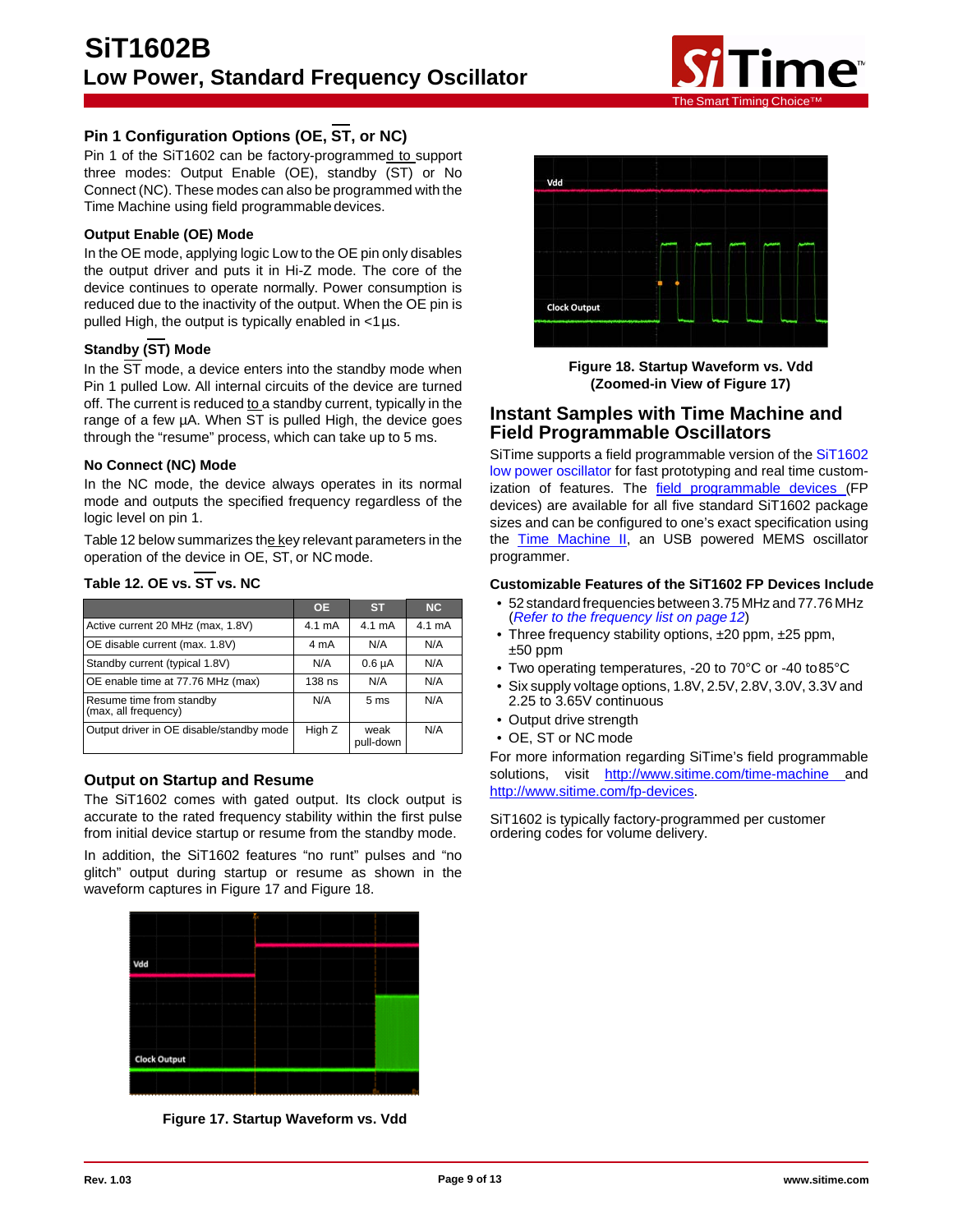

# **Dimensions and Patterns**

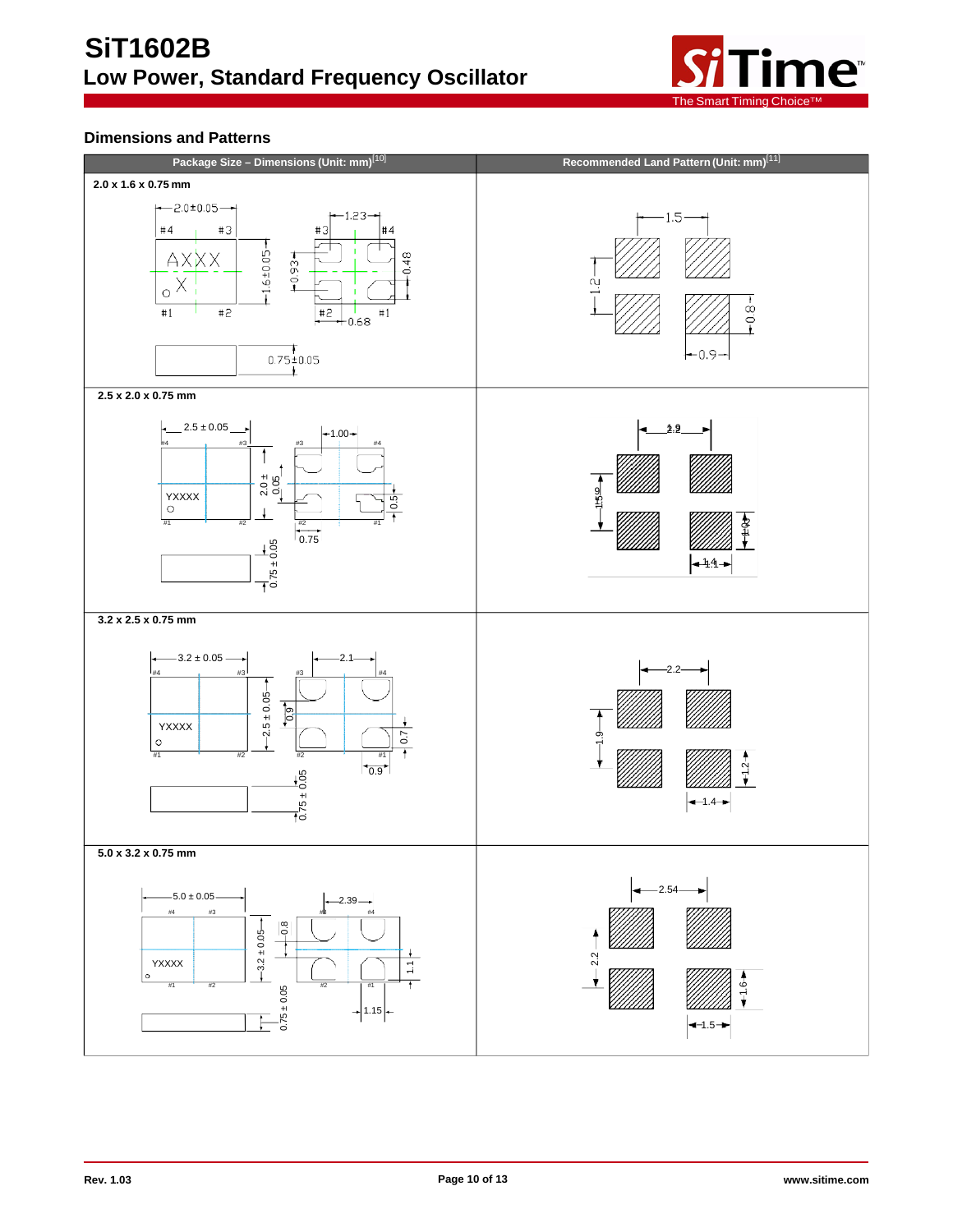

# **Dimensions and Patterns**



#### **Notes:**

10. Top marking: Y denotes manufacturing origin and XXXX denotes manufacturing lot number. The value of "Y" will depend on the assembly location of the device.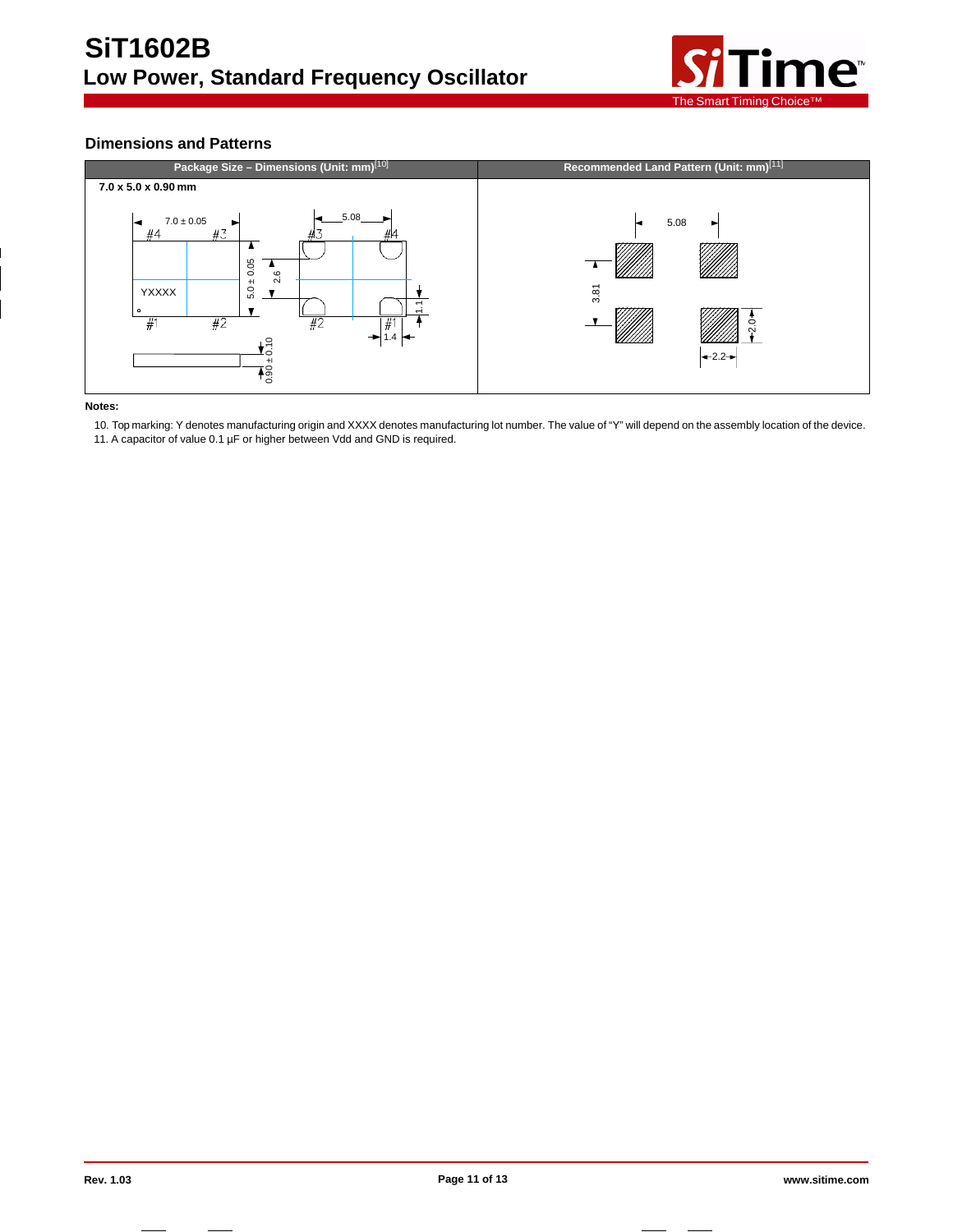

# <span id="page-11-0"></span>**Ordering Information**

The Part No. Guide is for reference only. To customize and build an exact part number, use the SiTime [Part Number](http://www.sitime.com/products/high-temp-oscillators/sit1618#magictabs_jsRZ4_3) **Generator.**



# **Table 13. List of Supported Frequencies**

| 3.57 MHz     | 4 MHz     | 4.096 MHz                 | 6 MHz      | 7.3728 MHz | 8.192 MHz | $10$ MHz             | 12 MHz     | 14 MHz      |
|--------------|-----------|---------------------------|------------|------------|-----------|----------------------|------------|-------------|
| 18.432 MHz   | 19.2 MHz  | 20 MHz                    | 24 MHz     | 24.576 MHz | 25 MHz    | 25.000625 MHz 26 MHz |            | 27 MHz      |
| 28.6363 MHz  | 30 MHz    | 31.25 MHz                 | 32.768 MHz | 33 MHz     | 33.3 MHz  | 33.33 MHz            | 33.333 MHz | 33.3333 MHz |
| 33.33333 MHz | 35.84 MHz | 37.5 MHz                  | 38 MHz     | 38.4 MHz   | 40 MHz    | 40.5 MHz             | 48 MHz     | 50 MHz      |
| 54 MHz       | 60 MHz    | 62.5 MHz                  | 65 MHz     | 66 MHz     | 66.6 MHz  | 66.66 MHz            | 66.666 MHz | 66.6666 MHz |
| 66.66666 MHz | 72 MHz    | 74.175824 MHz 174.176 MHz |            | 74.25 MHz  | 75 MHz    | 77.76 MHz            |            |             |

#### **Table 14. Ordering Codes for Supported Tape & Reel Packing Method**

| <b>Device Size</b><br>(mm x mm) | 16 mm T&R (3ku)          | 16 mm T&R (1ku) | 12 mm T&R (3ku) | 12 mm T&R (1ku)          | 8 mm T&R (3ku) | 8 mm T&R (1ku) |
|---------------------------------|--------------------------|-----------------|-----------------|--------------------------|----------------|----------------|
| $2.0 \times 1.6$                |                          |                 |                 |                          |                |                |
| $2.5 \times 2.0$                | $\overline{\phantom{0}}$ |                 |                 |                          |                |                |
| $3.2 \times 2.5$                | $\overline{\phantom{0}}$ |                 |                 |                          |                |                |
| $5.0 \times 3.2$                |                          |                 |                 |                          |                |                |
| $7.0 \times 5.0$                |                          |                 |                 | $\overline{\phantom{0}}$ |                |                |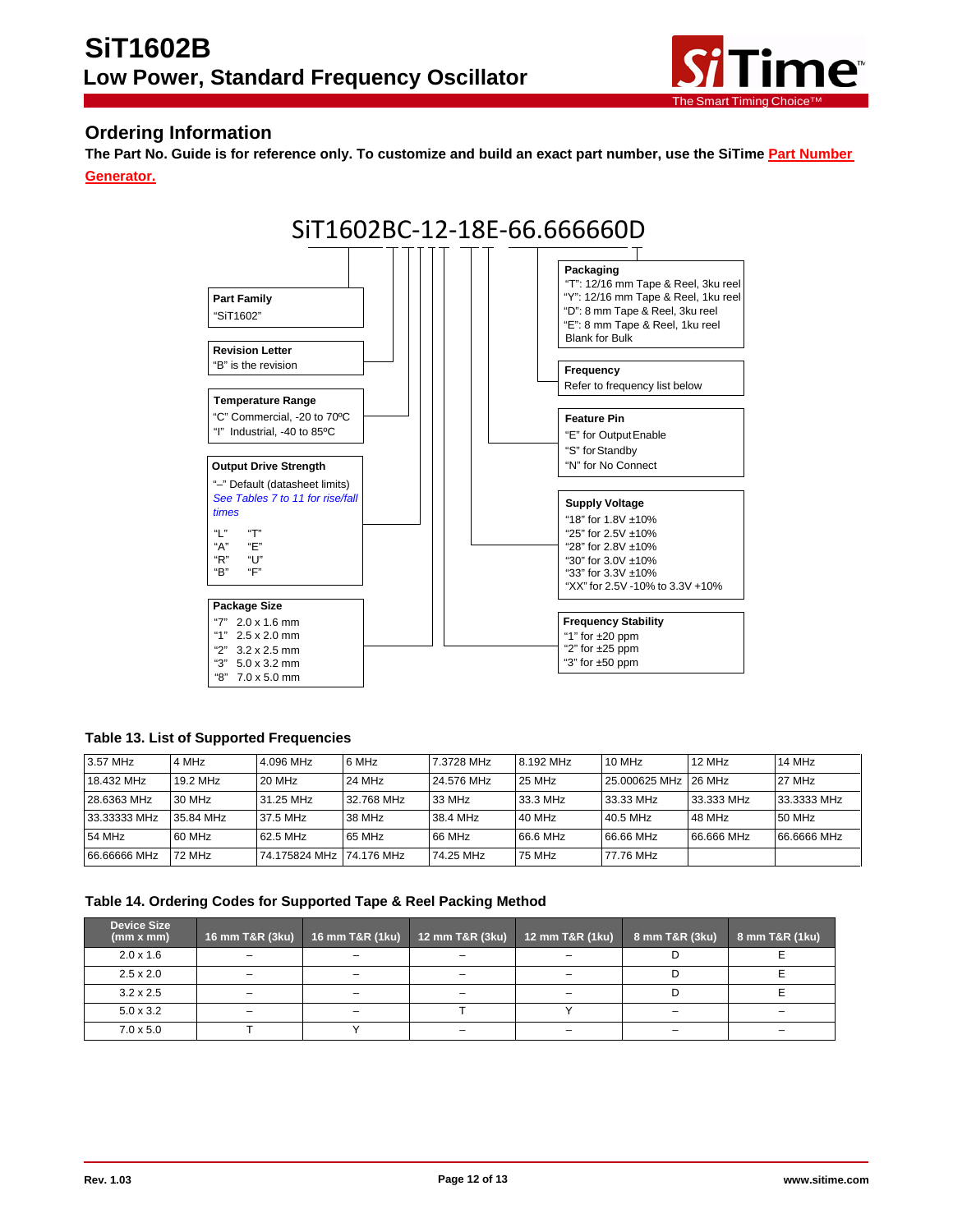

### **Table 15. Additional Information**

| <b>Document</b>                             | <b>Description</b>                                                                                                | <b>Download Link</b>                                                                               |
|---------------------------------------------|-------------------------------------------------------------------------------------------------------------------|----------------------------------------------------------------------------------------------------|
| <b>Time Machine II</b>                      | MEMS oscillator programmer                                                                                        | http://www.sitime.com/support/time-machine-oscillator-programmer                                   |
| Field<br>Programmable<br><b>Oscillators</b> | Devices that can be<br>programmable in the field<br>by Time Machine II                                            | http://www.sitime.com/products/field-programmable-oscillators                                      |
| <b>Manufacturing</b><br><b>Notes</b>        | Tape & Reel dimension,<br>reflow profile and other<br>manufacturing related info                                  | http://www.sitime.com/component/docman/doc_download/243-manufacturing-notes-for-sitime-oscillators |
| Qualification<br>Reports                    | RoHS report, reliability<br>reports, composition reports                                                          | http://www.sitime.com/support/quality-and-reliability                                              |
| Performance<br><b>Reports</b>               | Additional performance data<br>such as phase noise, current<br>consumption and jitter for<br>selected frequencies | http://www.sitime.com/support/performance-measurement-report                                       |
| Termination<br><b>Techniques</b>            | <b>Termination design</b><br>recommendations                                                                      | http://www.sitime.com/support/application-notes                                                    |
| <b>Layout Techniques</b>                    | Layout recommendations                                                                                            | http://www.sitime.com/support/application-notes                                                    |

# **Revision History**

#### **Table 16. Datasheet Version and Change Log**

| Version | <b>Release Date</b> | <b>Change Summary</b>                                                                                                                                                                                                                                                                                                                                   |
|---------|---------------------|---------------------------------------------------------------------------------------------------------------------------------------------------------------------------------------------------------------------------------------------------------------------------------------------------------------------------------------------------------|
| 0.9     | 4/1/14              | Preliminary                                                                                                                                                                                                                                                                                                                                             |
| 1.0     | 5/14/14             | Removed preliminary<br>Updated max spec for current consumption and OE disable current<br>Updated the maximum operating junction temperature<br>Updated the current consumption and OE disable current in Table 12<br>Updated performance plots 8 and 10<br>Revised the formula for calculating the max frequency with different rise/fall time options |
| 1.01    | 5/07/15             | Added 20 MHz to the frequency selection<br>Revised the Electrical Characteristics, Timing Diagrams and Performance Plots<br>Revised 2016 PKG diagram                                                                                                                                                                                                    |
| 1.02    | 6/18/15             | Added 16 mm T&R information to Table 14<br>Revised 12 mm T&R information to Table 14                                                                                                                                                                                                                                                                    |
| 1.03    | 8/30/16             | Revised part number example in the ordering information                                                                                                                                                                                                                                                                                                 |

© SiTime Corporation 2015. The information contained herein is subject to change at any time without notice. SiTime assumes no responsibility or liability for any loss, damage or defect of a<br>Product which is caused in whol unauthorized modification or repairs which have been soldered or altered during assembly and are not capable of being tested by SiTime under its normal test conditions, or (iv) improper installation, storage, handling, warehousing or transportation, or (v) being subjected to unusual physical, thermal, or electrical stress.

**Disclaimer:** SiTime makes no warranty of any kind, express or implied, with regard to this material, and specifically disclaims any and all express or implied warranties, either in fact or by<br>operation of law, statutory o usage of trade, as well as any common-law duties relating to accuracy or lack of negligence, with respect to this material, any SiTime product and any product documentation. Products sold by SiTime are not suitable or intended to be used in a life support application or component, to operate nuclear facilities, or in other mission critical applications where human life may be involved<br>or at stake. All sales ar

#### CRITICAL LISE EXCLUSION POLICY

BUYER AGREES NOT TO USE SITIME'S PRODUCTS FOR ANY APPLICATION OR IN ANY COMPONENTS USED IN LIFE SUPPORT DEVICES OR TO OPERATE NUCLEAR FACILITIES OR FOR USE IN OTHER MISSION-CRITICAL APPLICATIONS OR COMPONENTS WHERE HUMAN LIFE OR PROPERTY MAY BE AT STAKE.

SiTime owns all rights, title and interest to the intellectual property related to SiTime's products, including any software, firmware, copyright, patent, or trademark. The sale of SiTime products does not convey or imply any license under patent or other rights. SiTime retains the copyright and trademark rights in all documents, catalogs and plans supplied pursuant to or ancillary to the sale of products or services by SiTime. Unless otherwise agreed to in writing by SiTime, any reproduction, modification, translation, compilation, or representation of this material shall be strictly prohibited.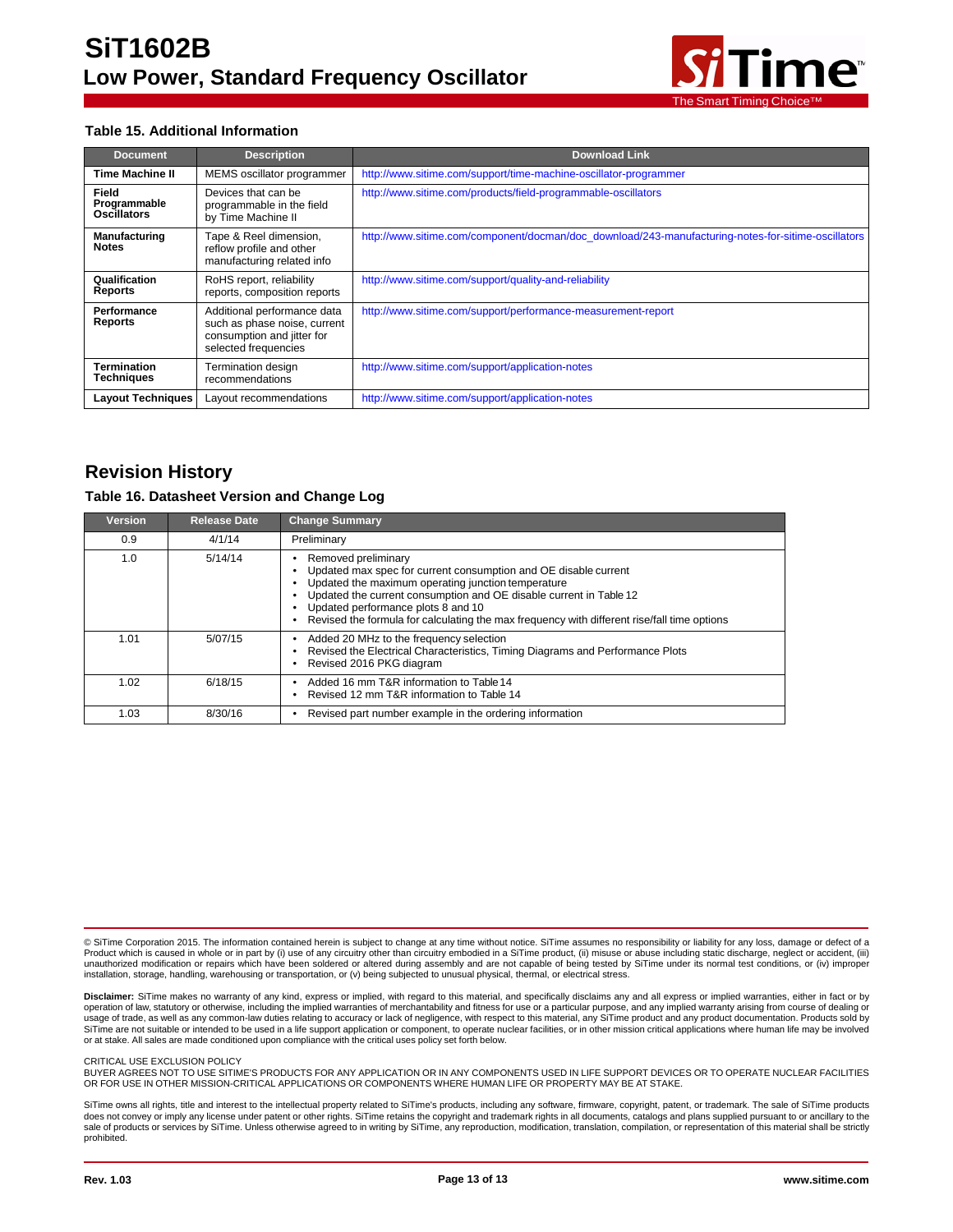

# **Supplemental Information**

The Supplemental Information section is not part of the datasheet and is for informational purposes only.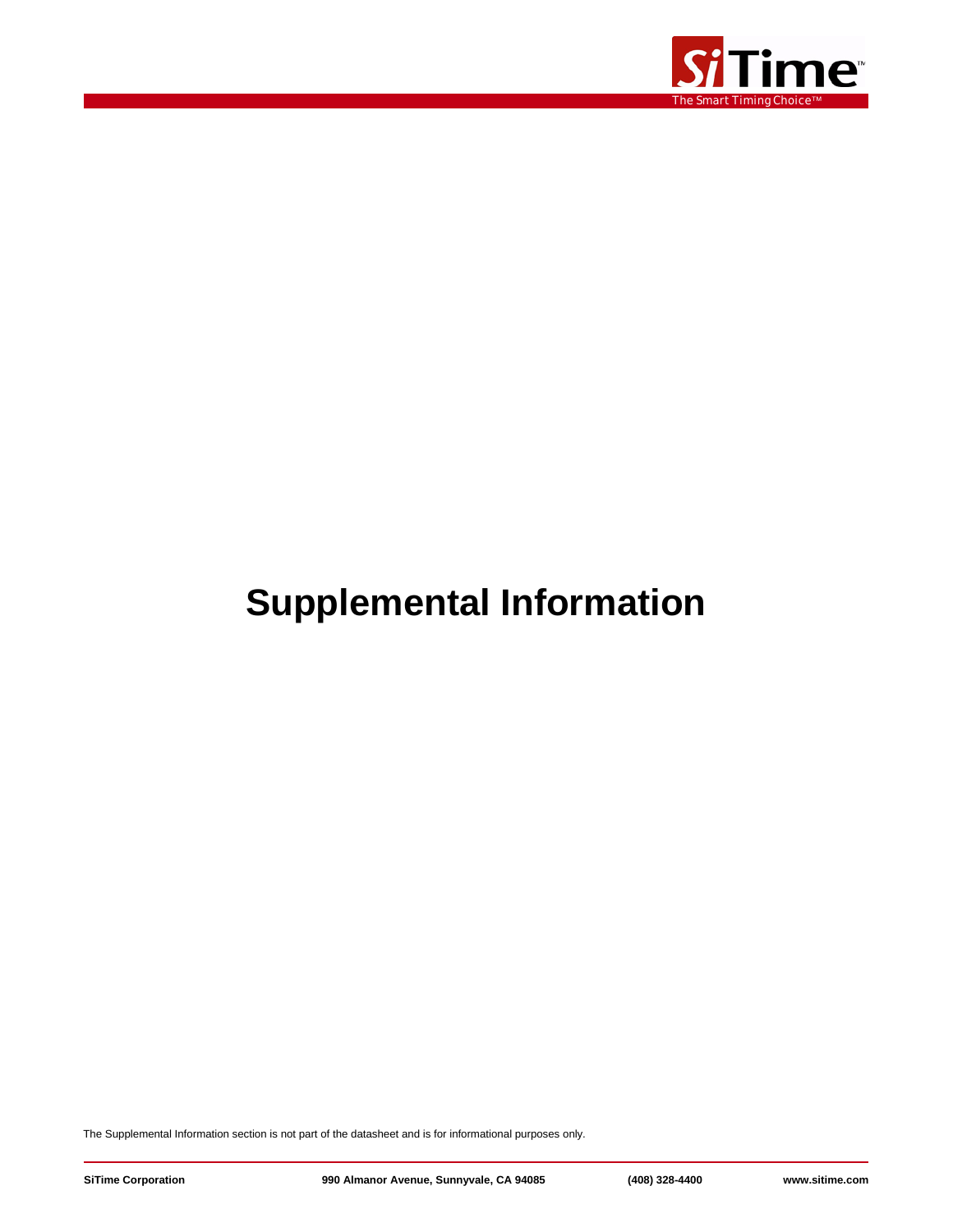

# **Silicon MEMS Outperforms Quartz**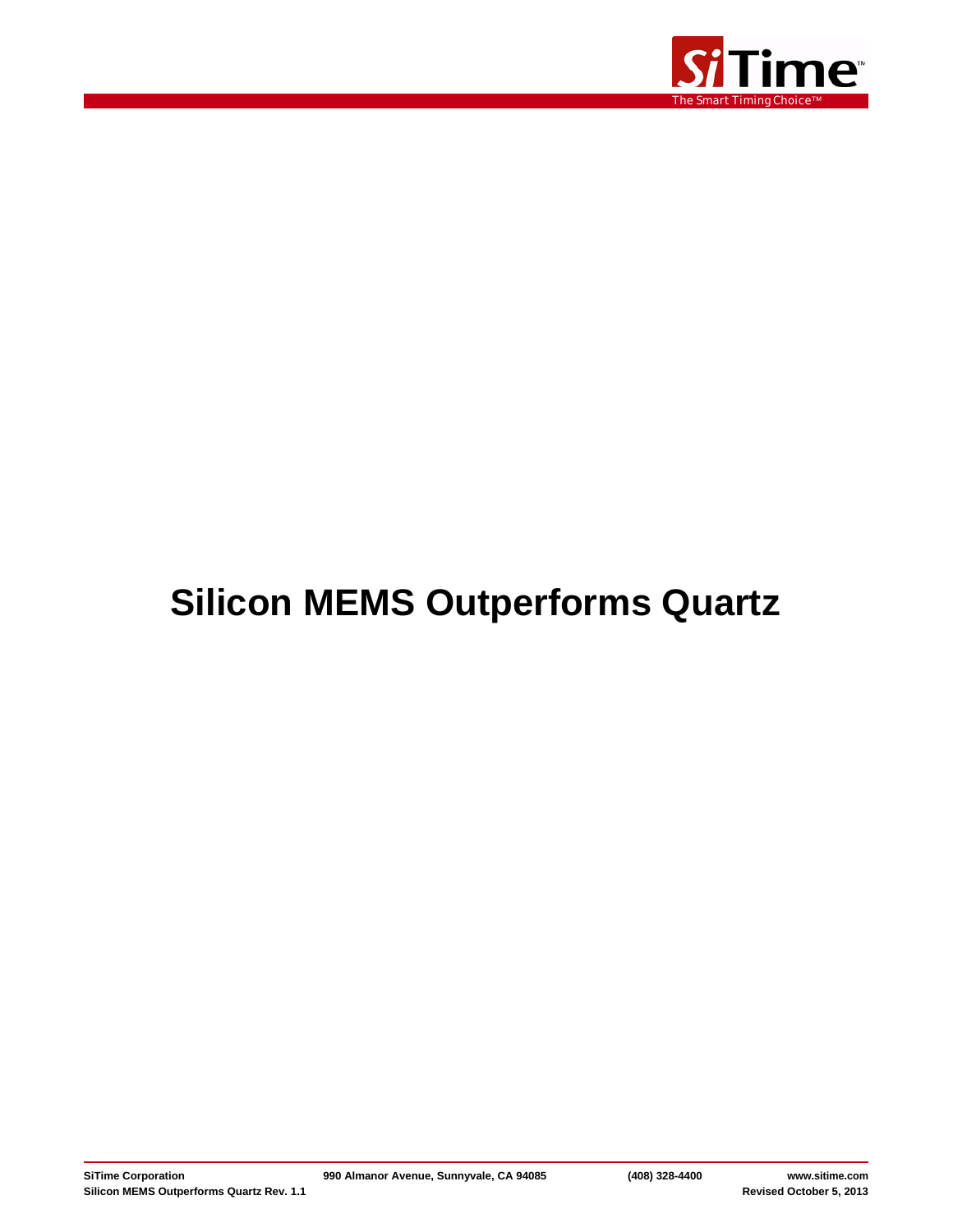

# **Best Reliability**

Silicon is inherently more reliable than quartz. Unlike quartz suppliers, SiTime has in-house MEMS and analog CMOS expertise, which allows SiTime to develop the most reliable products. Figure 1 shows a comparison with quartz technology.

#### **Why is SiTime Best in Class:**

- SiTime's MEMS resonators are vacuum sealed using an advanced EpiSeal™ process, which eliminates foreign particles and improves long term aging and reliability
- World-class MEMS and CMOS designexpertise



**Figure 1. Reliability Comparison[1]**

# **Best Aging**

Unlike quartz, MEMS oscillators have excellent long term aging performance which is why every new SiTime product specifies 10-year aging. A comparison is shown in Figure 2.

# **Why is SiTime Best in Class:**

- SiTime's MEMS resonators are vacuum sealed using an advanced EpiSeal process, which eliminates foreign particles and improves long term aging andreliability
- Inherently better immunity of electrostatically driven MEMS resonator



**Figure 2. Aging Comparison[2]**

# **Best Electro Magnetic Susceptibility (EMS)**

SiTime's oscillators in plastic packages are up to 54 times more immune to external electromagnetic fields than quartz oscillators as shown in Figure 3.

# **Why is SiTime Best in Class:**

- Internal differential architecture for best common mode noise rejection
- Electrostatically driven MEMS resonator is more immune to EMS



**Figure 3. Electro Magnetic Susceptibility (EMS)[3]**

# **Best Power Supply Noise Rejection**

SiTime's MEMS oscillators are more resilient against noise on the power supply. A comparison is shown in Figure 4.

# **Why is SiTime Best in Class:**

- On-chip regulators and internal differential architecture for common mode noise rejection
- Best analog CMOS design expertise



**Figure 4. Power Supply Noise Rejection[4]**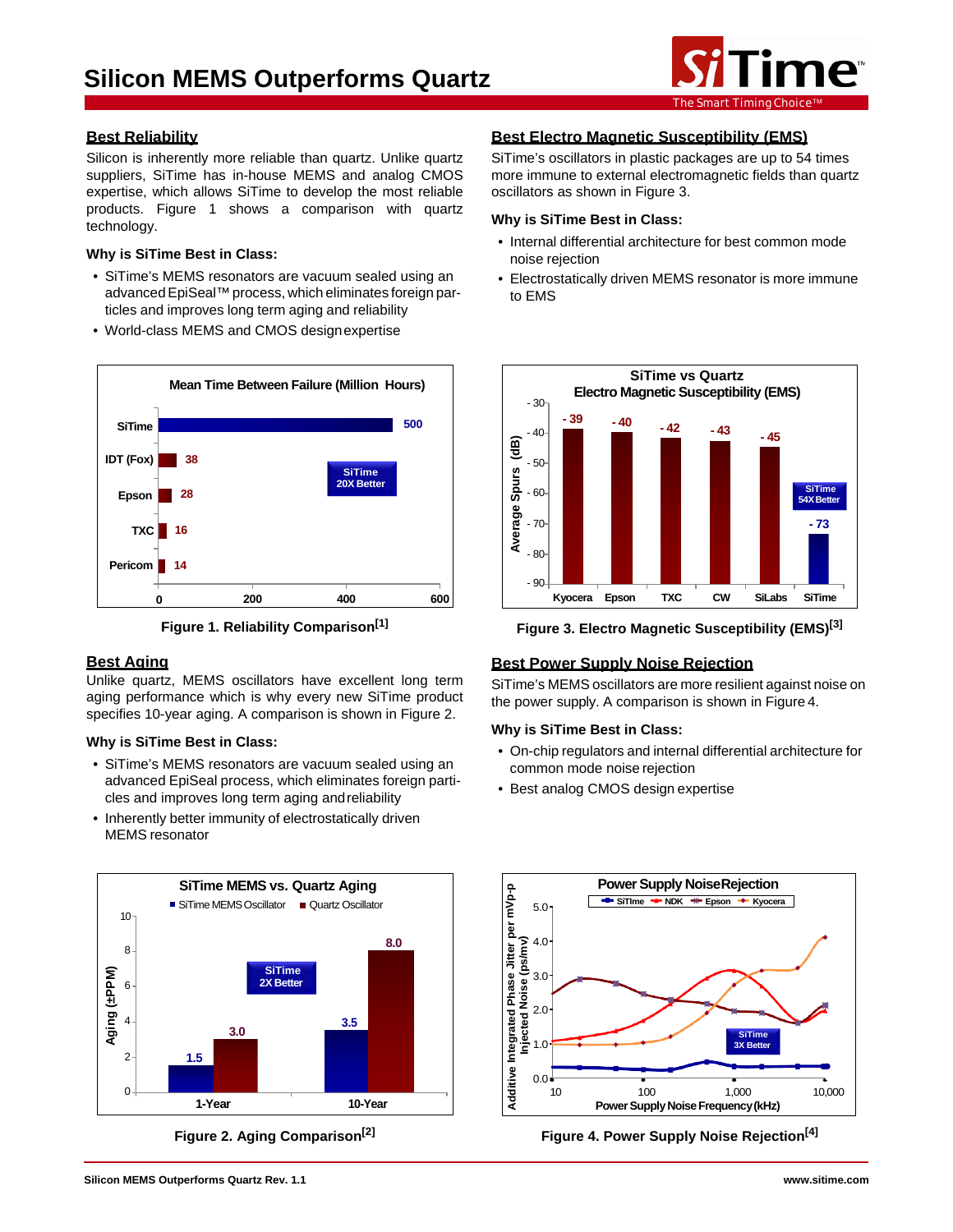

# **Best Vibration Robustness**

High-vibration environments are all around us. All electronics, from handheld devices to enterprise servers and storage systems are subject to vibration. Figure 5 shows a comparison of vibration robustness.

## **Why is SiTime Best in Class:**

- The moving mass of SiTime's MEMS resonators is up to 3000 times smaller than quartz
- Center-anchored MEMS resonator is the mostrobust design



**Figure 5. Vibration Robustness[5]**

#### **Notes:**

- 1. Data Source: Reliability documents of named companies.
- 2. Data source: SiTime and quartz oscillator devices datasheets.
- 3. Test conditions for Electro Magnetic Susceptibility(EMS):
	- According to IEC EN61000-4.3 (Electromagnetic compatibility standard)
	- Field strength: 3V/m
	- Radiated signal modulation: AM 1 kHz at 80%depth
	- Carrier frequency scan: 80 MHz 1 GHz in 1%steps
	- Antenna polarization: Vertical
	- DUT position: Center aligned toantenna

#### **Devices used in this test:**

SiTime, SiT9120AC-1D2-33E156.250000 - MEMS based - 156.25 MHz Epson, EG-2102CA 156.2500M-PHPAL3 - SAW based - 156.25 MHz TXC, BB-156.250MBE-T - 3rd Overtone quartz based - 156.25 MHz Kyocera, KC7050T156.250P30E00 - SAW based - 156.25 MHz Connor Winfield (CW), P123-156.25M - 3rd overtone quartz based - 156.25 MHz SiLabs, Si590AB-BDG - 3rd overtone quartz based - 156.25 MHz

4. 50 mV pk-pk Sinusoidal voltage.

#### **Devices used in this test:**

SiTime, SiT8208AI-33-33E-25.000000, MEMS based - 25 MHz NDK, NZ2523SB-25.6M - quartz based - 25.6 MHz Kyocera, KC2016B25M0C1GE00 - quartz based - 25 MHz Epson, SG-310SCF-25M0-MB3 - quartz based - 25 MHz

- 5. **Devices used in this test:** same as EMS test stated in Note3.
- 6. Test conditions for shock test:
- MIL-STD-883F Method 2002
- Condition A: half sine wave shock pulse, 500-g,1ms
- Continuous frequency measurement in 100 μs gate time for 10 seconds
- **Devices used in this test:** same as EMS test stated in Note 3

7. Additional data, including setup and detailed results, is available upon request to qualified customers. Please contact [productsupport@sitime.com.](mailto:productsupport@sitime.com)

# **Best Shock Robustness**

SiTime's oscillators can withstand at least 50,000 *g* shock. They all maintain their electrical performance in operation during shock events. A comparison with quartz devices is shown in Figure 6.

### **Why is SiTime Best in Class:**

- The moving mass of SiTime's MEMS resonators is up to 3000 times smaller than quartz
- Center-anchored MEMS resonator is the mostrobust design



**Figure 6. Shock Robustness[6]**